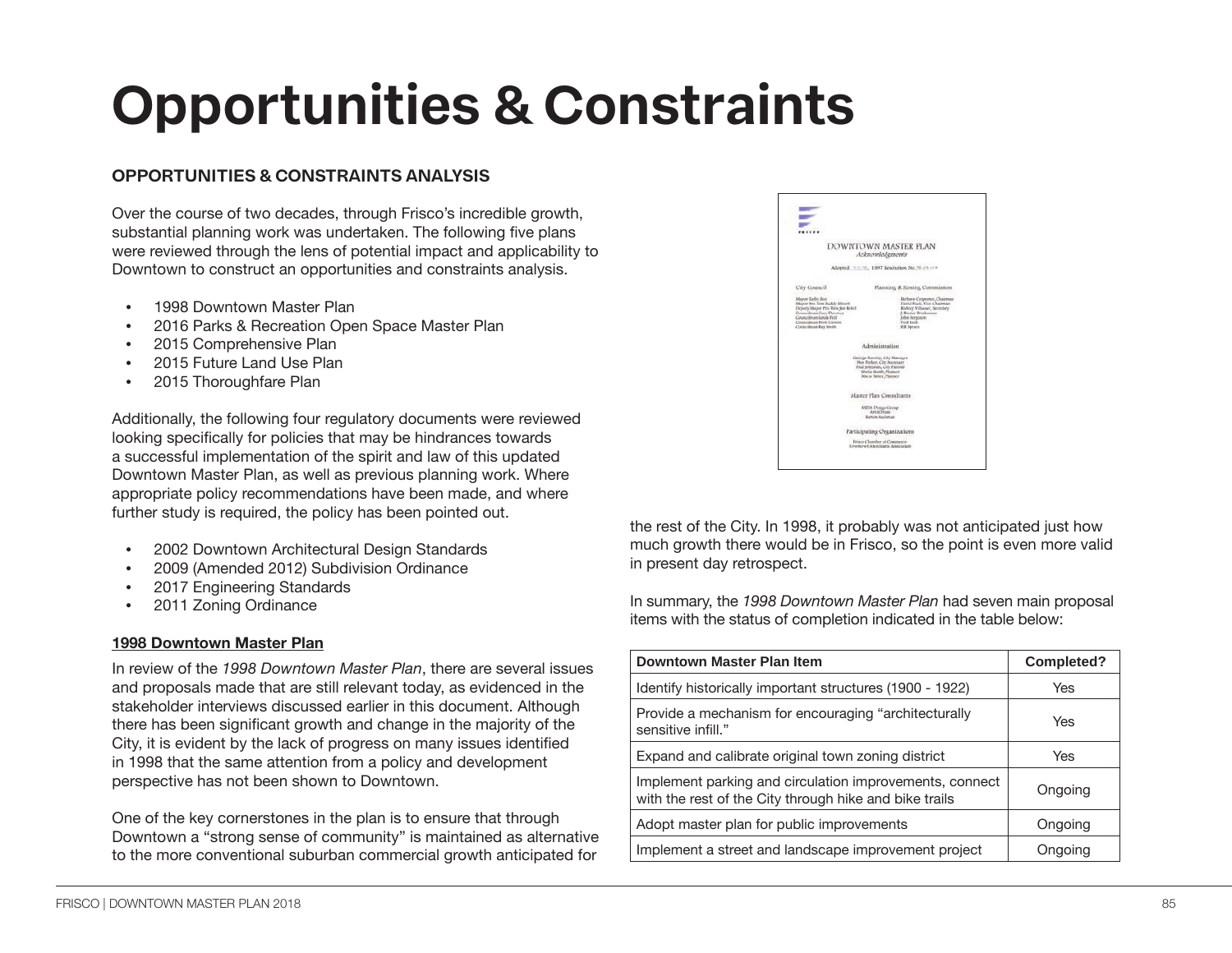

#### **2016 Parks Master Plan**

A high priority item of the *2016 Parks, Recreation and Open Space Master Plan* is to "Develop Hike/Bike/Jog/Running Trails throughout the community." It specifically mentions connections to the historical downtown area. The map below indicates trail connections in and around downtown that can be expanded. Additionally, an improved sidewalk network in downtown can further extend and improve the usefulness of the trail connectivity. A 2016 update to the *Parks & Recreation Open Space Master Plan* did not have any significant impact on downtown, beyond that there were no substantive changes planned for the downtown parks or trails.

The two existing parks in downtown are First Street Park and Gallegos Park. Both are more neighborhood serving parks that may serve those neighborhood functions, but do not serve a larger civic purpose often found in a downtown. In stakeholder interviews, several individuals indicated repeatedly the need for a civic gathering space in Downtown. The only area that currently serves some of this function is the proposed 4th Street Plaza, which could address several concerns expressed among stakeholders for the need for more open space in Downtown.



## **2015 Comprehensive Plan**

The 2015 Comprehensive Plan is a wide-ranging document that seeks to reconcile the rapid growth of Frisco with the high quality of development that has come to be expected, while ensuring that the next generation of growth reflects the same values. There is a specific focus on high quality mixed-use development and people-oriented development that is relevant to Downtown.

The following goals from the Comprehensive Plan are consistent with the vision and goals of Downtown and this Master Plan:

#### **6. Support Downtown Frisco (the original town).**

Original downtown Frisco is an interesting and special area of the City. The goal of this Plan would be to preserve its character by permitting a mixed-used concept full of unique atmosphere and characteristics.

- Connectivity to nearby sports venues, the City Hall and Library, the proposed commuter rail station (in the vicinity) and other significant locales is an important aspect of maintaining the viability of this area;
- Architectural compatibility, including the identification of

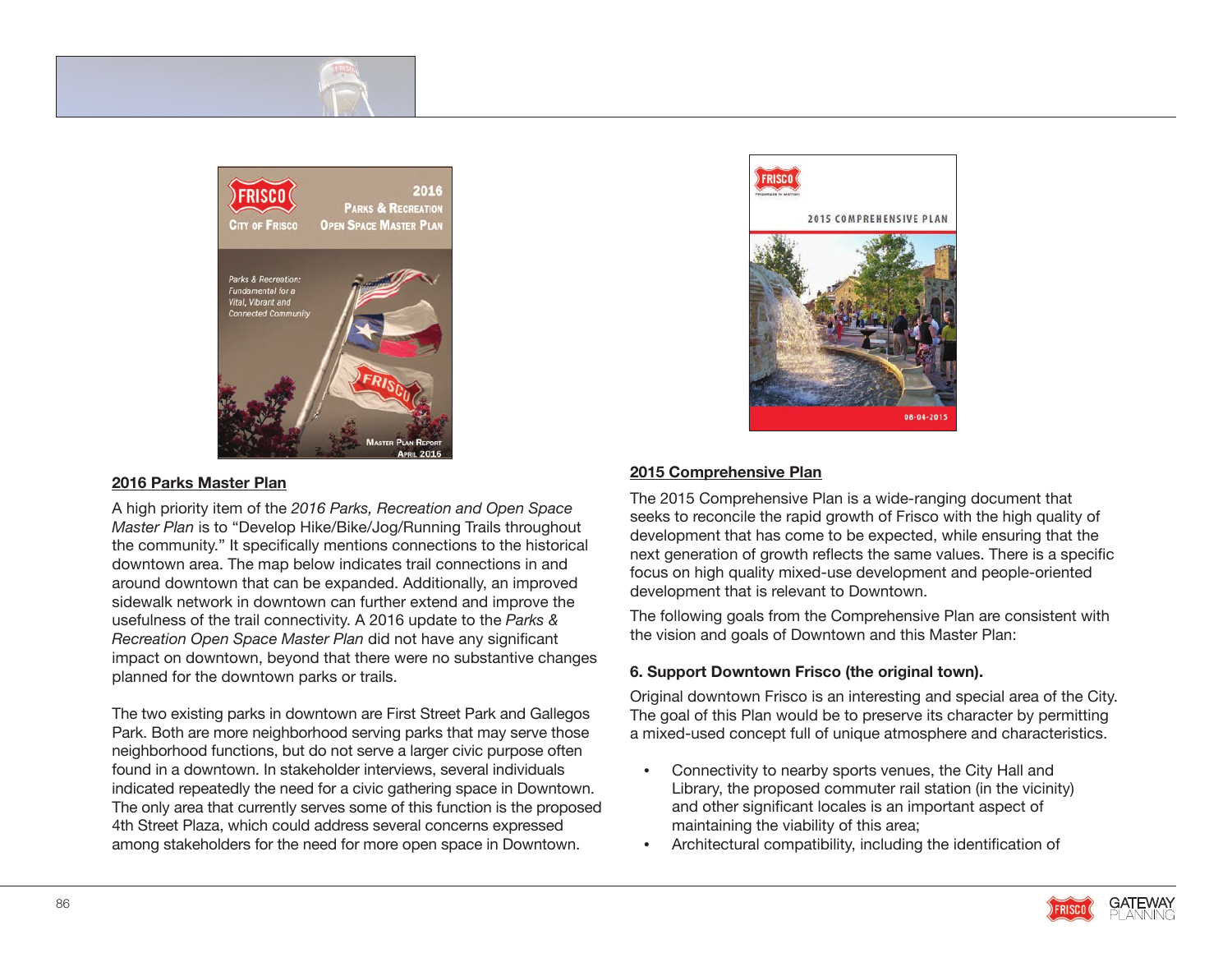façades in the downtown area worthy of preserving as future development and redevelopment occur;

- A possible pedestrian area (i.e. convert 4th Street from Oak Street to Elm Street);
- On-street parking along Main Street; and
- Two-way circulation throughout downtown (consistent with today's pattern).

# **7. Encourage development in infill areas and adjacent to existing development.**

The term "urban sprawl" can be defined and assessed as follows: "Land development predominantly on the urban or suburban fringe that is characterized by low-density, separated and dispersed uses dependent on automobiles and economically segregated residential areas. This has contributed to environmental degradation, increased traffic congestion, lessened community values, and reduced quality of life."

The City should employ the following policies to combat sprawl:

- Encourage mixed-use development in appropriate locations;
- Provide incentives for clustering development so that environmentally significant areas are protected, and open space is preserved;
- Encourage a mixture of housing types; and
- Require connectivity in new areas and improve connectivity in developed areas for pedestrians, motor vehicles and bicycles.

Finally, one of the mid-term Key Implementation Strategies called for in the Comprehensive Plan is to "...(e)stablish policies to guide the appropriate mix, intensity and design of projects that redevelop properties in key areas of Frisco (i.e., downtown and commercial along major arterials)."

# **2002 Downtown Architectural Design Standards**

The 2002 Downtown Architectural Design Standards are the controlling standards in place adopted by reference as part of the zoning

standards. In many ways, these standards are the follow-up to the 1998 Downtown Plan. The design standards split downtown into two categories: Original Town Commercial (OTC) and Original Town Residential (OTR). These detailed building design and urban design standards are consistent with what a successful historic downtown should be regulated by.



# **2012 Subdivision Ordinance**

There are several recommendations to the subdivision ordinance that should be considered to facilitate a successful downtown:

- Create a special, administrative review process for replats in Downtown to facilitate the unique circumstances that come with infill development in a historic context, i.e., take into consideration the Downtown context on requirements for the preliminary site plan required for a replat.
- Provide procedure for street types to vary from engineering standards to accommodate narrower lanes and configurations common in historic downtowns